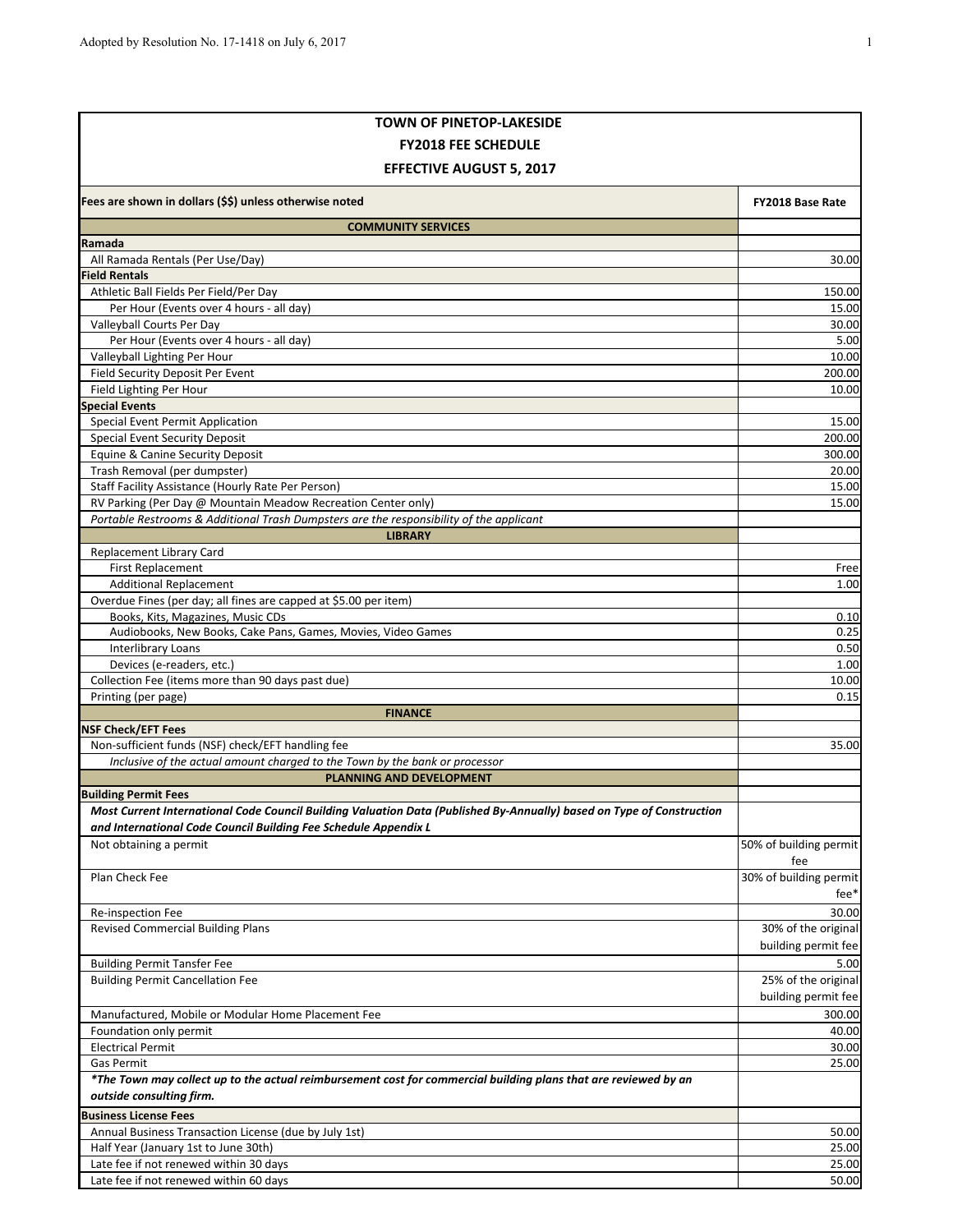| <b>TOWN OF PINETOP-LAKESIDE</b>                                                                                  |                  |  |
|------------------------------------------------------------------------------------------------------------------|------------------|--|
| <b>FY2018 FEE SCHEDULE</b>                                                                                       |                  |  |
| <b>EFFECTIVE AUGUST 5, 2017</b>                                                                                  |                  |  |
| Fees are shown in dollars (\$\$) unless otherwise noted                                                          | FY2018 Base Rate |  |
|                                                                                                                  |                  |  |
| Conditional Use Permits, Variances, Zoning Amendments and Site Plan Review Fees<br><b>Conditional Use Permit</b> |                  |  |
| Variances                                                                                                        | 200.00<br>200.00 |  |
| <b>Zoning Amendments</b>                                                                                         | 200.00           |  |
| Site Plan Review                                                                                                 | 300.00           |  |
| <b>Advertising Fees:</b>                                                                                         |                  |  |
| Public Hearing Notice of Conditional Use Permits                                                                 | 200.00           |  |
| Public Hearing Notice of Variances                                                                               | 200.00           |  |
| Public Hearing Notice of Zoning Amendments                                                                       | 200.00           |  |
| <b>Development Fees</b>                                                                                          |                  |  |
| Libraries Development Fee for Residential Development (Fee Per Dwelling Unit):                                   |                  |  |
| Single-Family Detached                                                                                           | 86.00            |  |
| Multi-Family                                                                                                     | 69.00            |  |
| All Other Housing                                                                                                | 85.00            |  |
| Parks and Recreation Development Fee for Residential Development (Fee Per Dwelling Unit):                        |                  |  |
| Single-Family<br>Multi-Family                                                                                    | 517.00<br>415.00 |  |
| All Other Housing                                                                                                | 509.00           |  |
| Police Facilities Development Fee for Residential Development (Fee Per Dwelling Unit):                           |                  |  |
| Single-Family                                                                                                    | 288.00           |  |
| Multi-Family                                                                                                     | 231.00           |  |
| All Other Housing                                                                                                | 283.00           |  |
| Police Facilities Development Fee for Non-Residential Development (Fee Per Square Foot):                         |                  |  |
| Retail/Shopping Center 25,000 square feet or less                                                                | 0.91             |  |
| Retail/Shopping Center 25,001 - 50,000 square feet                                                               | 0.79             |  |
| Retail/Shopping Center 50,001 - 100,000 square feet                                                              | 0.66             |  |
| Retail/Shopping Center 100,001 - 200,000 square feet                                                             | 0.57             |  |
| Retail/Shopping Center over 200,000 square feet                                                                  | 0.48             |  |
| Office/Institutional 10,000 square feet or less                                                                  | 0.34             |  |
| Office/Institutional 10,001 - 25,000 square feet                                                                 | 0.27             |  |
| Office/Institutional 25,001 - 50,000 square feet                                                                 | 0.23             |  |
| Office/Institutional 50,001 - 100,000 square feet                                                                | 0.20             |  |
| Office/Institutional over 100,000 square feet<br><b>Business Park</b>                                            | 0.17<br>0.19     |  |
| Light Industrial                                                                                                 | 0.10             |  |
| Warehousing                                                                                                      | 0.07             |  |
| Manufacturing                                                                                                    | 0.06             |  |
| Hotel (per room)                                                                                                 | 83.00            |  |
| Nursing Home (per bed)                                                                                           | 35.00            |  |
| General Transportation Development Fee for Residential Development (Fee Per Dwelling Unit):                      |                  |  |
| Single-Family                                                                                                    | 499.00           |  |
| Multi-Family                                                                                                     | 350.00           |  |
| All Other Housing                                                                                                | 260.00           |  |
| General Transportation Development Fee for Non-Residential Development (Fee Per Square Foot):                    |                  |  |
| Retail/Shopping Center 25,000 square feet or less                                                                | 1.39             |  |
| Retail/Shopping Center 25,001 - 50,000 square feet                                                               | 1.21             |  |
| Retail/Shopping Center 50,001 - 100,000 square feet                                                              | 1.01             |  |
| Retail/Shopping Center 100,001 - 200,000 square feet<br>Retail/Shopping Center over 200,000 square feet          | 0.86<br>0.73     |  |
| Office/Institutional 10,000 square feet or less                                                                  | 0.61             |  |
| Office/Institutional 10,001 - 25,000 square feet                                                                 | 0.50             |  |
| Office/Institutional 25,001 - 50,000 square feet                                                                 | 0.42             |  |
| Office/Institutional 50,001 - 100,000 square feet                                                                | 0.36             |  |
| Office/Institutional over 100,000 square feet                                                                    | 0.31             |  |
| <b>Business Park</b>                                                                                             | 0.34             |  |
| Light Industrial                                                                                                 | 0.19             |  |
| Warehousing                                                                                                      | 0.13             |  |
| Manufacturing                                                                                                    | 0.10             |  |
| Hotel (per room)                                                                                                 | 154.00           |  |
| Nursing Home (per bed)                                                                                           | 65.00            |  |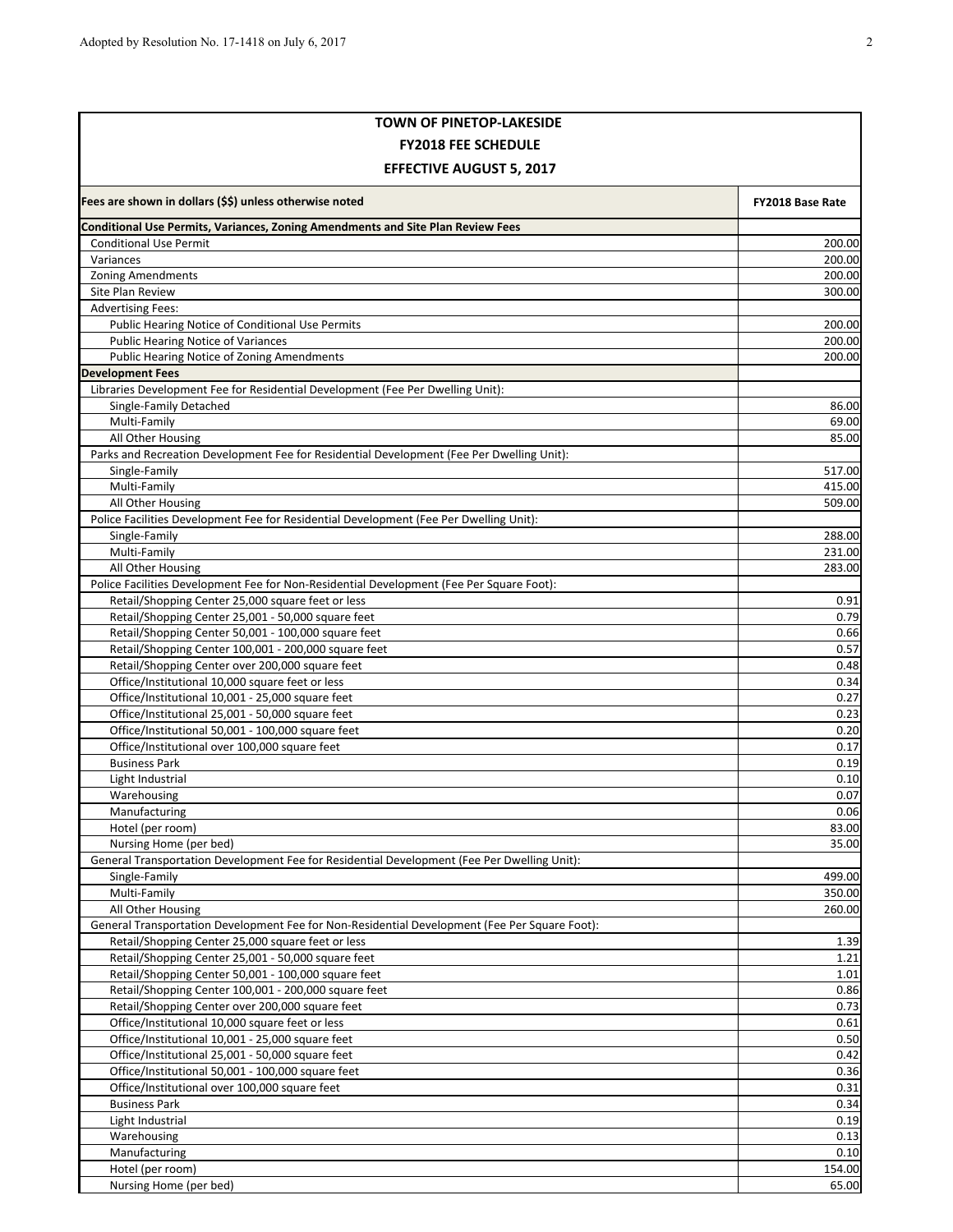| <b>TOWN OF PINETOP-LAKESIDE</b>                                                                                         |                             |  |
|-------------------------------------------------------------------------------------------------------------------------|-----------------------------|--|
| <b>FY2018 FEE SCHEDULE</b>                                                                                              |                             |  |
| <b>EFFECTIVE AUGUST 5, 2017</b>                                                                                         |                             |  |
| Fees are shown in dollars (\$\$) unless otherwise noted                                                                 | FY2018 Base Rate            |  |
| <b>Peddler's / Solicitor's Permit</b>                                                                                   |                             |  |
| First Application, Fingerprinting and Background check                                                                  | 300.00                      |  |
| Additional Permit (each)                                                                                                | 50.00                       |  |
| Application must be submitted 45-days prior to the requested dates to conduct sales. Permit are good for 10-consecutive |                             |  |
| days, Only three (3) permits allowed per year per peddler. A Peddler is limited to one permit from May 1st to September |                             |  |
| 30th.                                                                                                                   |                             |  |
| Sign Permit                                                                                                             |                             |  |
| Permanent Sign Permit                                                                                                   | 50.00                       |  |
| Permanent Sign Permit with Illumination (includes electrical permit)                                                    | 80.00                       |  |
| <b>Temporary Signs:</b>                                                                                                 |                             |  |
| Banner                                                                                                                  | No Charge                   |  |
| Portable (per sign)                                                                                                     | 30.00                       |  |
| Surcharge for not obtaining a permit                                                                                    | 50% of Sign Permit          |  |
| Change of copy<br>Removal of Illegal Temporary Signs (per sign)                                                         | 50% of Sign Permit<br>10.00 |  |
| Storage Fees (per day)                                                                                                  | 1.50                        |  |
| Annual Subscription Fee for Town Directory Sign (due on July 1st)                                                       | 75.00                       |  |
| Town Directory Panel (each copy)                                                                                        | 75.00                       |  |
| <b>Special Event Permit Fees</b>                                                                                        |                             |  |
| Special Event Annual Vendor's Permit Application Fee                                                                    | 75.00                       |  |
| Special Event Permit Application Fee                                                                                    | 100.00                      |  |
| Special Event Vendor's Permit Application Fee                                                                           | 20.00                       |  |
| <b>POLICE</b>                                                                                                           |                             |  |
| Alarms                                                                                                                  |                             |  |
| Alarm Permit Per Year (fee is waived for 65 and over)                                                                   | 25.00                       |  |
| False Activation of an Alarm Within a 12 Month Period:                                                                  |                             |  |
| $1st - 3rd$                                                                                                             | No Charge                   |  |
| 4th - 8th                                                                                                               | 50.00                       |  |
| 9th - 13th                                                                                                              | 100.00                      |  |
| More than 14 Alarms Per Year                                                                                            | 200.00                      |  |
| <b>Animal License Fees</b>                                                                                              |                             |  |
| Altered Dog:                                                                                                            |                             |  |
| One Year License - One year period based on Rabies Shot Expiration Date                                                 | 10.00                       |  |
| One Year License (Senior - 62 or older)                                                                                 | 10.00                       |  |
| Three Year License - Three year period based on Rabies Shot Expiration Date)                                            | 10.00<br>10.00              |  |
| Three Year License (Senior - 62 or older)<br>Unaltered Dog (annual) Period Based on Rabies Shot Expiration Date         | 15.00                       |  |
| <b>Extraordinary Emergency Police Services</b>                                                                          |                             |  |
| Personnel - Per Hour: Local Community, Commercial Contractors (Blue Ridge USD Offier OT Rate + ERE)                     | 45.00                       |  |
| Vehicle Fee - Per Hour: Commercial Contractors (No Vehicle Fee for Local Community)                                     | 15.00                       |  |
| <b>Impounded Vehicles</b>                                                                                               |                             |  |
| Vehicle Release                                                                                                         | 150.00                      |  |
| Local Record Check                                                                                                      |                             |  |
| Crime Free Multi Housing Member                                                                                         | $\overline{\phantom{a}}$    |  |
| Letter of Clearance (notarized)                                                                                         | 5.00                        |  |
| <b>Police Reports</b>                                                                                                   |                             |  |
| Audio CD of Radio Calls or Phone Calls                                                                                  | 20.00                       |  |
| Computer aided dispatch mobile messages - per page (\$10.00 minimum)                                                    |                             |  |
| Computer aided dispatch report (CAD)                                                                                    | 10.00                       |  |
| Digital Photo (Per sheet)                                                                                               | 1.00                        |  |
| Fingerprints (per request)                                                                                              | 10.00                       |  |
| GPS Tracking of Vehicles - per page (\$10.00 min)                                                                       |                             |  |
| Other:                                                                                                                  |                             |  |
| Copies Police Report \$10.00 Minimum - includes 1st 10 pages                                                            | 10.00                       |  |
| Additional copies (per page)                                                                                            | 1.00                        |  |
| Other Video/Audio (per CD)<br>Victim - Part 1 Crime (no fee)                                                            | 20.00<br>No Charge          |  |
|                                                                                                                         |                             |  |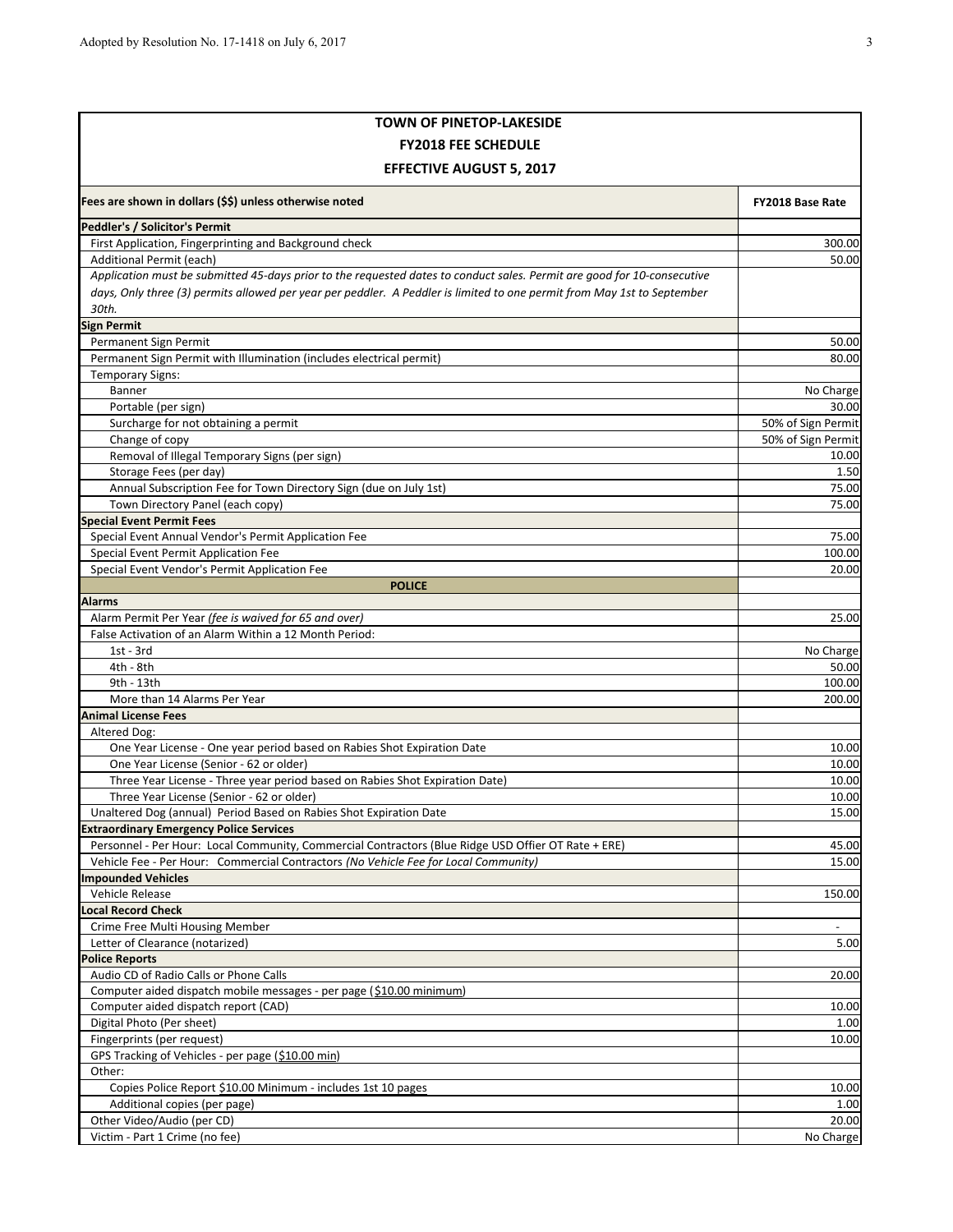| <b>TOWN OF PINETOP-LAKESIDE</b>                                                                     |                          |  |  |
|-----------------------------------------------------------------------------------------------------|--------------------------|--|--|
| <b>FY2018 FEE SCHEDULE</b>                                                                          |                          |  |  |
| <b>EFFECTIVE AUGUST 5, 2017</b>                                                                     |                          |  |  |
| Fees are shown in dollars (\$\$) unless otherwise noted                                             | FY2018 Base Rate         |  |  |
| <b>PUBLIC WORKS</b>                                                                                 |                          |  |  |
| <b>Cemetery Fees</b>                                                                                |                          |  |  |
| <b>Reservation Prices:</b>                                                                          |                          |  |  |
| Single Plot - Pinetop-Lakeside Resident Rate                                                        | 750.00                   |  |  |
| Single Plot - Navajo County Resident Rate                                                           | 1,000.00                 |  |  |
| Single Plot - Standard Rate                                                                         | 3,000.00                 |  |  |
| Companion Plot - Pinetop-Lakeside Resident Rate                                                     | 900.00                   |  |  |
| Companion Plot - Navajo County Resident Rate                                                        | 1,200.00                 |  |  |
| Companion Plot - Standard Rate                                                                      | 3,600.00                 |  |  |
| Infant/Cremains Plot - Pinetop-Lakeside Resident Rate                                               | 400.00                   |  |  |
| Infant/Cremains Plot - Navajo County Resident Rate                                                  | 500.00                   |  |  |
| Infant/Cremains Plot - Standard Rate                                                                | 500.00                   |  |  |
| Interment Fees - Weekdays:                                                                          |                          |  |  |
| Single Plot                                                                                         | 360.00                   |  |  |
| Infant/Cremains<br>Companion Plot - Top Level                                                       | 180.00                   |  |  |
| Companion Plot - Lower Level                                                                        | 250.00<br>500.00         |  |  |
| Interment Fees - Weekends/Holidays:                                                                 |                          |  |  |
| Single Plot                                                                                         | 400.00                   |  |  |
| Infant/Cremains                                                                                     | 200.00                   |  |  |
| Companion Plot - Top Level                                                                          | 350.00                   |  |  |
| Companion Plot - Lower Level                                                                        | 750.00                   |  |  |
| <b>Disinterment Fees:</b>                                                                           |                          |  |  |
| Single Adult Plot with Vault                                                                        | 800.00                   |  |  |
| Single Adult Plot without Vault                                                                     | 1,600.00                 |  |  |
| Single Infant Plot with Vault                                                                       | 800.00                   |  |  |
| Single Infant Plot without Vault                                                                    | 1,200.00                 |  |  |
| <b>Cremation Urn</b>                                                                                | 200.00                   |  |  |
| Headstone Resetting Fee (existing headstone)                                                        | 125.00                   |  |  |
| Plot Transfer Fee                                                                                   | 250.00                   |  |  |
| <b>Recording Fee</b>                                                                                | 10.00                    |  |  |
| <b>Interment Delays</b>                                                                             |                          |  |  |
| A fee equal to one and one half (1 1/2) times the current man-hour rate shall be charged for burial |                          |  |  |
| services that are delayed or begin later than the time scheduled.                                   |                          |  |  |
| <b>Map Fees</b>                                                                                     |                          |  |  |
| 18"x12" Black and White                                                                             | 3.00                     |  |  |
| 18"x12" Color                                                                                       | 4.00                     |  |  |
| 18"x14" Black and White                                                                             | 4.00                     |  |  |
| 18"x14" Color                                                                                       | 5.00                     |  |  |
| 18"x24" Black and White                                                                             | 5.00                     |  |  |
| 18"x24" Color                                                                                       | 6.00                     |  |  |
| 24"x36" Black and White                                                                             | 7.00                     |  |  |
| 24"x36" Color                                                                                       | 8.00                     |  |  |
| 36"x48" Black and White                                                                             | 1.00 per square foot     |  |  |
| 36"x48" Color                                                                                       | 2.00 per square foot     |  |  |
| <b>Permit Fee</b>                                                                                   |                          |  |  |
| Right of Way Permit Fee                                                                             | 35.00                    |  |  |
| Residential                                                                                         |                          |  |  |
| Commercial                                                                                          | $\overline{\phantom{a}}$ |  |  |
| Utilities                                                                                           |                          |  |  |